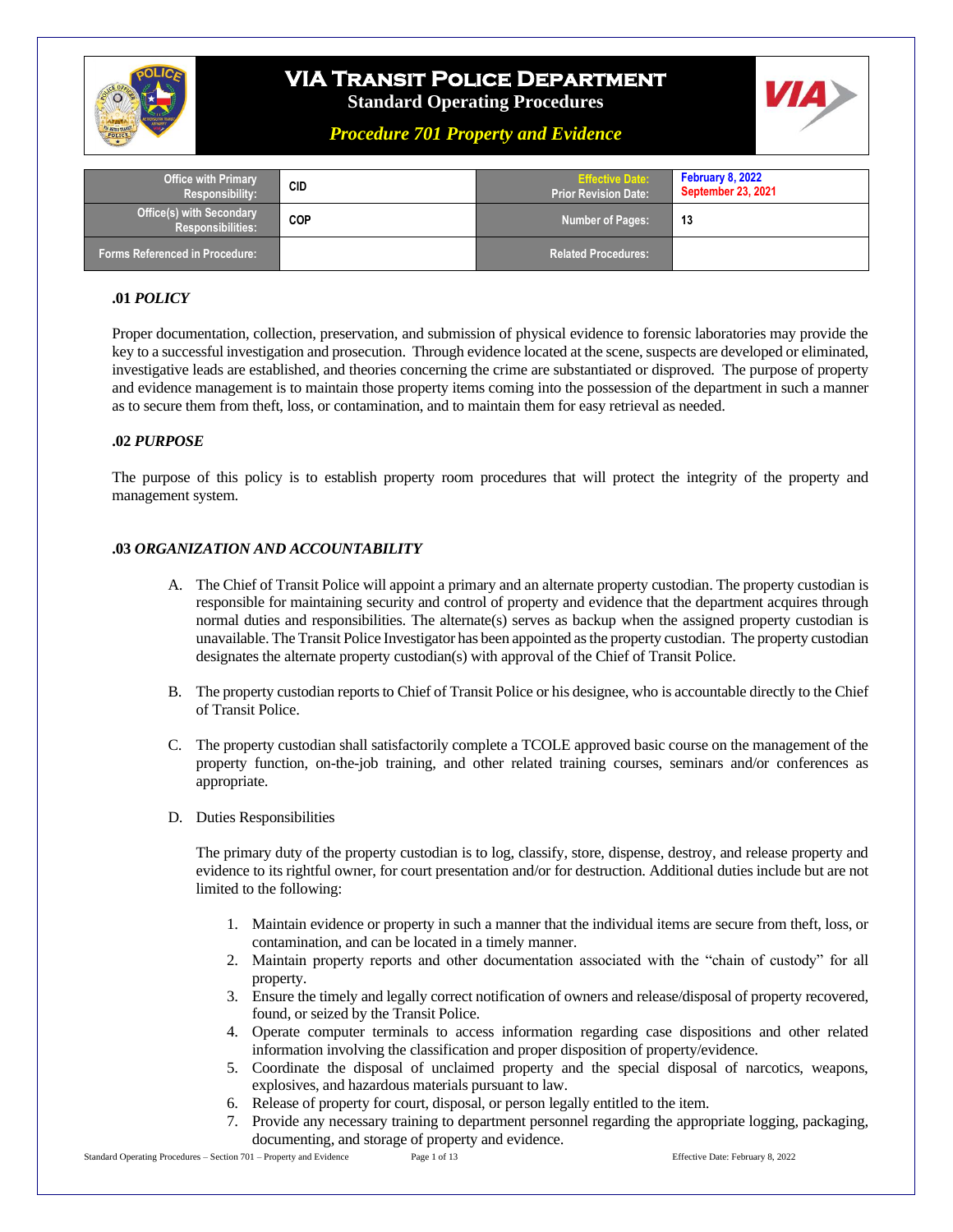



*Procedure 701 Property and Evidence*

- 8. Provide effective liaison between the department and local, county, state, and federal law enforcement agencies.
- 9. Represent the department while attending state and local associations involved with the management of property and evidence.
- 10. Stay abreast of local, state, and federal law involving property and evidence handling. Recommend and facilitate appropriate changes.
- 11. Maintain a clean and orderly property storage facility.

#### . **.04** *FACILITIES SECURITY* (TBP: 12.04)

- A. Access
	- 1. The property room is maintained as a secure location. Access to the property room and all other temporary or long-term property storage areas is restricted to the property custodian and the alternate property custodian(s). All persons entering the property room will sign in and out on the property room entry log indicating the date, time, and purpose of the entry and must be escorted by the property custodian or alternate property custodian.
	- 2. Property or evidence is removed from its storage location only by the property custodian or the authorized designee(s).
	- 3. The doors, gates, or other closure devices to any storage area are secured whenever the property custodian or other authorized personnel is not on the premises.

#### B. Key Control

- 1. An access control card is required to open the main property / evidence room doors. The primary and secondary evidence custodians, as well as the Chief of Transit Police are the only individuals with said access cards.
- 2. The keys to all other property storage facilities are kept inside the main property room. Both the duplication of keys and the unauthorized possession of keys to secured property storage areas are strictly prohibited.
- 3. A complete set of other storage facility keys are in the main property room on a designated keyring as a backup for property room personnel. Inspection of these keys is part of all property room audits and inventories.
- 4. Property room personnel may not relinquish property room access codes, keys, combinations, or alarm codes to anyone other than authorized personnel.
- 5. When property custodians leave their assignment, the Chief of Transit Police ensures that all locks, combinations, and codes are changed.
- 6. New locks are installed in the event that a key is lost or security is otherwise compromised. In the event an access code is compromised, all access codes will be reset.
- C. Additional Security Measures
	- 1. Firearms are stored separately from other property in the property room, secured in a designated firearms storage area.
	- 2. Controlled substances are stored separately from other property in the property room and secured in a safe, locked cabinet, or bin. That safe, cabinet or bin remains locked at all times unless property is being stored, removed, or inventoried.
	- 3. Money is stored separately from other property in the property room and secured in a safe, locked cabinet, or bin. The safe, locked cabinet, or bin remains locked at all times unless property is being stored, removed, or inventoried.

#### **.05** *CATEGORIES OF PROPERTY*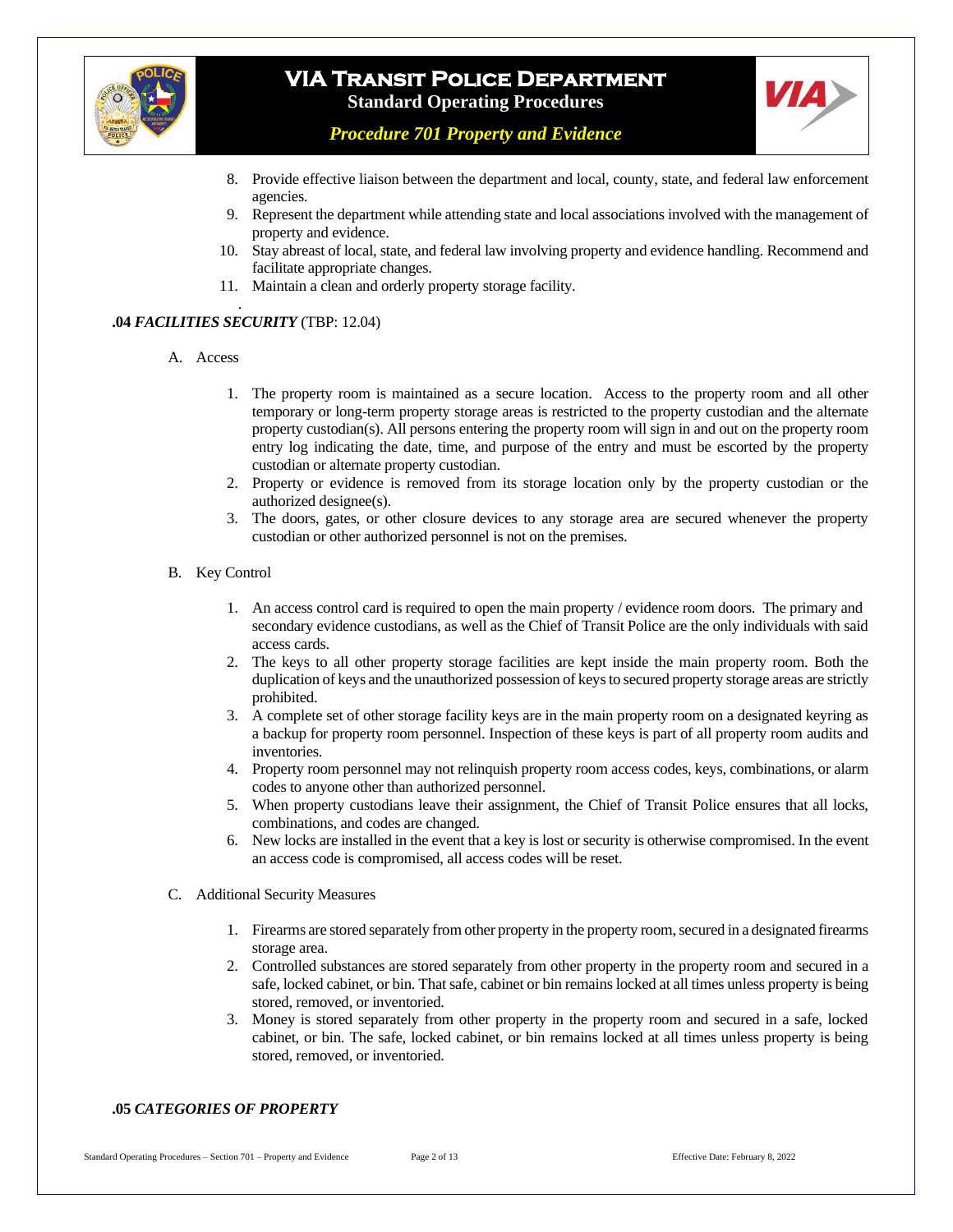



For the purpose of these procedures, property in Transit Police custody falls into these categories:

- A. Evidence. Evidence is property that comes into the custody of a Transit Police Officer when such property may tend to prove or disprove the commission of a crime, or the identity of a suspect, pursuant to an official criminal investigation. Evidence or assets seized for forfeiture are handled in the same manner as other evidence.
- B. Found Property. Found property is property of no evidentiary value that comes into the custody of a Transit Police Officer, and whose rightful owner may or may not be known to the finder or the department. Due diligence must be exercised to discover the rightful owner. If the owner cannot be located, the Department will dispose of the property in a time and manner prescribed by law.
- C. Safekeeping. Safekeeping is property of no evidentiary value surrendered to a Transit Police Officer for temporary custody. This arrangement comes with the understanding that the person surrendering the property has the legal right to do so, and that the property will be returned to the rightful owner(s) at the end of a specified period, unless disposition by the Department, in a manner prescribed by law, is requested by the owner(s).

#### **.06** *DOCUMENTATION AND RECEIPT OF PROPERTY* (TBP: 12.01)

A. Documentation of Property

The Transit Police Officer accepting property writes a report with the following components: (1) a description of the item (2) pertinent details of how the item came into the officers' possession and (3) complete information about the person who found the property, or the person from whom it was seized or recovered.

- B. Computer Inquiry and Entry
	- 1. All Transit Police Officers make the appropriate inquiries to the TCIC on all serialized or identifiable items collected or seized prior to placing the item into storage. This determines if the property has been reported stolen or has been entered into the statewide system for any reason.
	- 2. Dispatch or the inquiring officer verifies all "hits" before the item is confiscated. After verification, a dispatcher sends the "locate" information or notifies the appropriate agency.
	- 3. The offense and property report reflects the status of the property items. The report also indicates that a "locate" was sent to the originating agency. It is the originating agency's responsibility to update the TCIC information from "stolen" to "recovered" status.
- C. Property Forms: The property and evidence function requires the use of the following forms:
	- 1. Evidence Bags and Boxes
		- a. Evidence bags and/or boxes. These serve as the primary method for submitting property for storage. A listing of the case number, tag number, date, location, applicable names, description of property, officer's name, and ID number properly identify the property and its origin. This is accomplished by making property entry of the above listed information into the RMS system, then printing and affixing a property / evidence label or sheet.
		- b. Chain of Custody. The property / evidence label submitted with each property container (bag, box, etc.) contains a bar code which is used to track the movement of the item, including its release in the RMS system.
		- c. Property Tag. Officers affix a property tag securely to items that do not fit into evidence bags or boxes. This tag designates the case number, tag number, date of submission, and name and ID number of the submitting officer.
			- 1. Officers shall place backpacks, tote bags, and sports bags, etc. into plastic bags when possible to insure all contents remain secured. If the item does not fit in a bag for any reason, the officer shall notify the on-duty supervisor.

**VIA**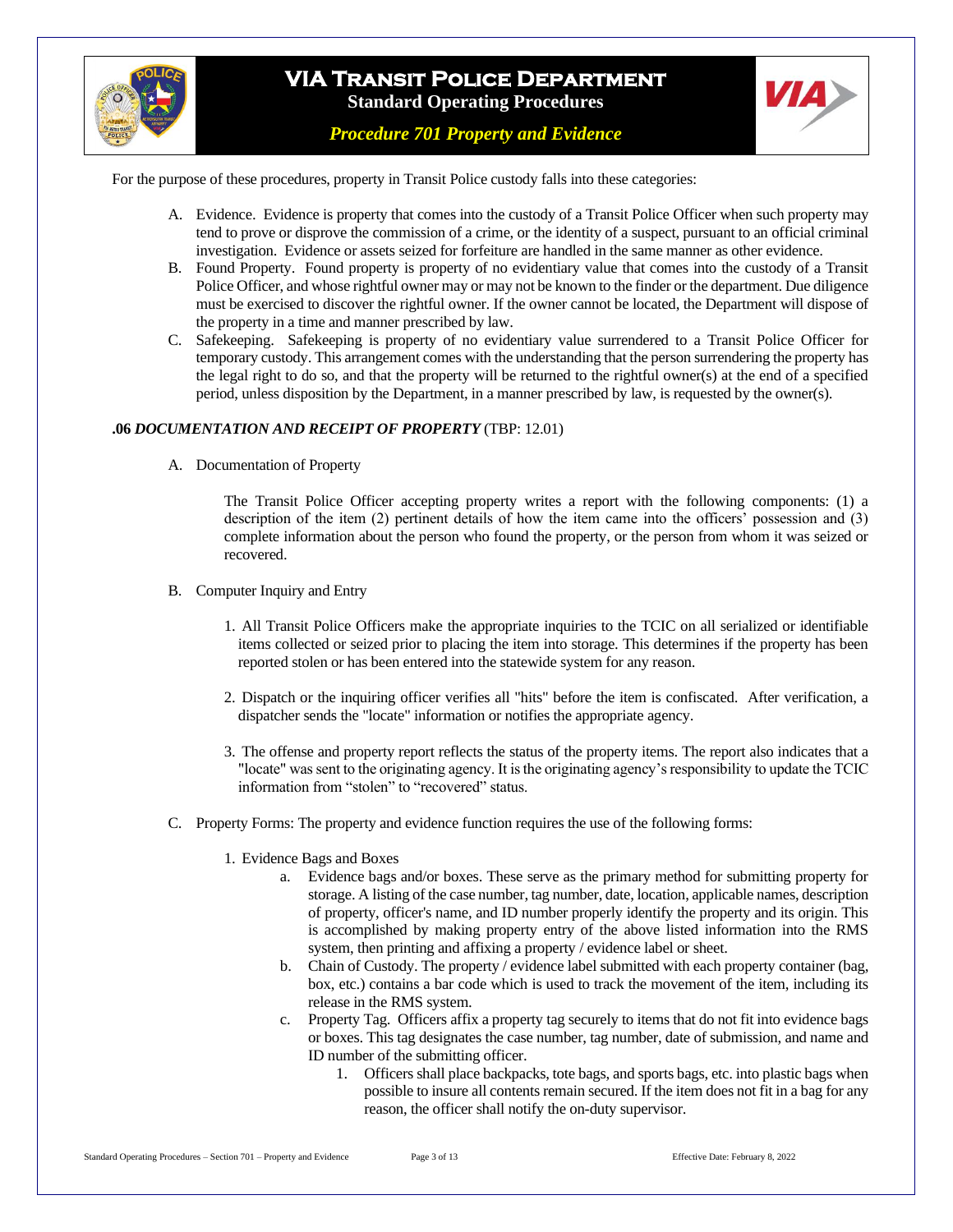



*Procedure 701 Property and Evidence*

d. Property Receipt Form and Property Release Form. The Property Receipt Form serves as a receipt for property taken into custody and documents the release of property to other entities. The Property Release Form also authorizes the release of property. No property is released without a completed Release Form. The release form can be printed from the RMS.

### **.07** *LOGGING PROPERTY AND EVIDENCE*

- A. Officers who seize property and are able to determine ownership in the field may release the property immediately to the owner if the property is not needed for prosecution in a criminal case. Officers should make contact with the investigating officer or, if necessary, the Transit Police Investigator(s) to determine prosecutorial need. If the property can be released in the field, the officer will complete a Property Field Release Form and have the owner sign for receipt of the property. The form will be scanned and attached to the offense / incident report. (TBP: 12.06)
	- 1. If the owner refuses to sign the Property Field Release Form, the officer shall advise the owner that he/she will not receive the property until the form is signed. If the owner still refuses to sign, the officer shall advise the owner that the property will be deemed as "ABANDONED PROPERTY". If all attempts to obtain the owner's signature fail, the officer shall retain the property and process the property into an intake locker by normal property intake procedures.
- B. Property that is seized by the department and not immediately released to the owner will be entered into the computer system and secured in the intake lockers or designated intake area as soon after seizure as possible. Personal lockers, file cabinets, or desks are not approved storage for property or evidence items. Officers will log all property and evidence into the intake lockers or designated intake area before the end of their shift. (TBP: 12.03)
- C. Maintaining property/evidence in a case file may be acceptable when it is necessary for the proper investigation of the case by the assigned detective or investigating officer; however, the property/evidence must first be logged into the property system and then signed out. The detective or investigating officer signing out the property /evidence is responsible for the evidence until returning it to the property room. The detective or investigation officer is also responsible for the integrity of the evidence while checked out. When property / evidence integrity has been compromised, the detective or investigation officer shall immediately notify the property custodian and the on-duty supervisor.
- D. Marking and Packaging
	- 1. All collected property and evidence packaging is marked for identification.
	- 2. Permanent and distinctive marks, such as initials, ID numbers, and case numbers, should be marked directly on objects collected (when possible) without damaging the evidence.
	- 3. When unable to mark the exhibit itself (such as in the case of stains, hair, blood, controlled substances, etc.), the officer must place the item in a vial, envelope, box, bag or other suitable package, then seal and mark the container as instructed in item 2 above.
	- 4. Containers and materials for use in packaging physical evidence and other property come in a variety of shapes and sizes. Officers strive to use the size and type container appropriate for the type of property. An assortment of packaging materials and supplies for this packaging are near the property intake area. The property custodian is responsible for maintaining property packaging and storage supplies.
	- 5. Always package FIREARMS, MONEY AND CONTROLLED SUBSTANCES separately from other property or evidence items. See section IV. C.
	- 6. Firearms Evidence. The collection of firearms is appropriate for both criminal and non-criminal cases. Due to the very nature of these items, extreme care is taken to ensure the safe handling of all weapons and preservation of their evidentiary value. Weapons are unloaded ONLY after the officer notes the position of the bullets, empty cartridges, safety, bolt, breechblock, hammer, cylinder, magazine, etc. In all cases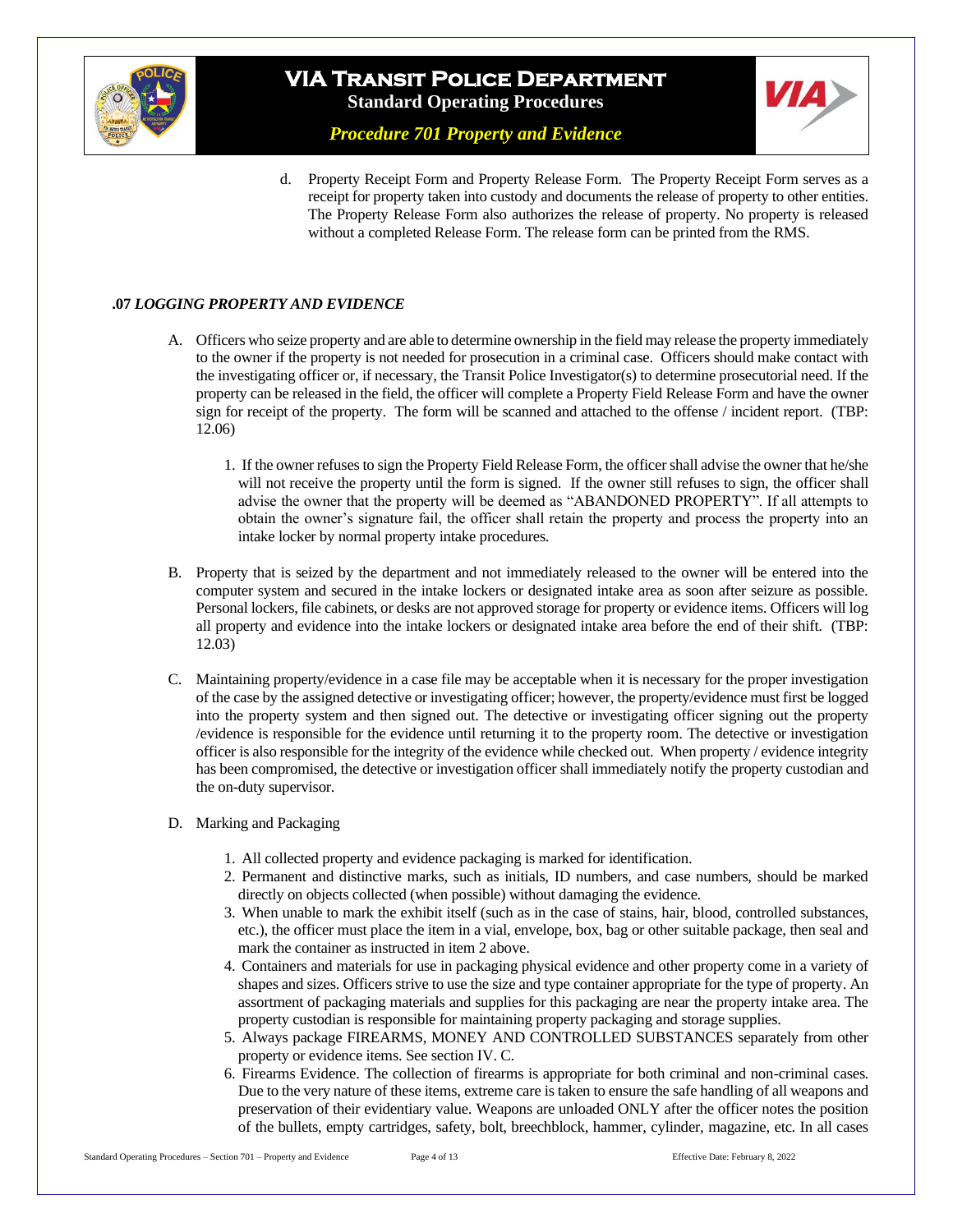



*Procedure 701 Property and Evidence*

where a firearms has been placed into an intake locker, the property / evidence custodian shall be notified by the on-duty supervisor.

#### NOTE: NEVER PLACE A LOADED FIREARM IN AN EVIDENCE STORAGE LOCKER.

Exception: If a weapon cannot be unloaded due to a mechanical defect the officer must attach a warning note to the weapon indicating that it is loaded. The property custodian arranges for the range master (or a qualified designee) to unload the weapon prior to placing it in storage or transporting it to a laboratory. Unfired cartridges may be left in the magazine provided the magazine is removed from the gun.

- 7. Hazardous Materials / Devices: No unexploded device, or a device that is suspected of being one that might explode, will be transported or stored in or about the transit police facility. No Class A explosive, such as dynamite, desensitized nitroglycerin, large quantities of fireworks, or more than one pound of black powder will be transported or stored in or about the transit police facility.
- 8. Money: All monies will be itemized by denomination and quantity entered into the appropriate section of the RMS before it is placed in a property locker.
- 9. Bicycles: All bicycles or portions thereof retained by transit police officers are placed into the designated intake area. Different levels of security for the storage of bicycles may be utilized depending on the property classification of the bicycle (Evidence vs. Safe Keeping vs. Found Property).
- 10. Motor Vehicles: Motor vehicles requiring retention are stored at the designated storage facility of the contracted towing company. Small motorized scooters are stored in the designated intake area. Note: Vehicles may be temporarily stored at the transit police department while being processed during a crime scene search. The keys for motor vehicles retained as long-term evidence (homicides, fatal traffic accidents or serious hit-and- runs) are secured in the property / evidence room as evidence.
- 11. License Plates: License plates are the property of the Department of Public Safety (DPS, or appropriate motor vehicle department) from the state of jurisdiction. The public is permitted to use the license plate when the annual fees have been paid. License plates maintained as evidence are logged into evidence. Officers must attempt to return a found license plate to its owner. If that is not feasible, the officer logs the plate into property. The property custodian is then responsible for returning the plate to the owner or DPS.
- 12. Alcohol: Open containers of alcohol are not logged into the property room. The investigating officer pours out the contents at the scene. The officer then describes the condition of the container and its contents in the police report. Officers avoid submitting large quantities of alcoholic beverages into evidence. In rare situations, such as when a sample of the evidence is necessary for prosecution, one unopened container (bottle, can, etc.) is retained, and a photograph of all of the evidence is attached to the report. A video is made of the destruction of the remainder and this video is attached to the report or otherwise submitted per department video submission policy.

#### **.08** *TEMPORARY STORAGE FACILITIES*

- A. After property is marked for identification and packaged, officers deposit the property into one of the following temporary storage areas:
	- 1. Intake Lockers: Individual intake lockers are located in the Transit Police Department next to the property / evidence room. Officers lock the property into one of these lockers which is also for the deposit of small evidence items, undeveloped film, license plates, etc.
	- 2. Designated Intake Area: All bicycles, large items, or parts thereof, are temporarily stored in the Designated Intake Area.
	- 3. Refrigerator/Freezer: A refrigerator and freezer are located in the secured property room. Items that require refrigeration are given directly to a property custodian for securing in property. In the event there is not a property custodian on duty, a supervisor shall call the primary property custodian who will assign a property custodian to secure the evidence.
	- 4. Hazardous and Flammable Materials Storage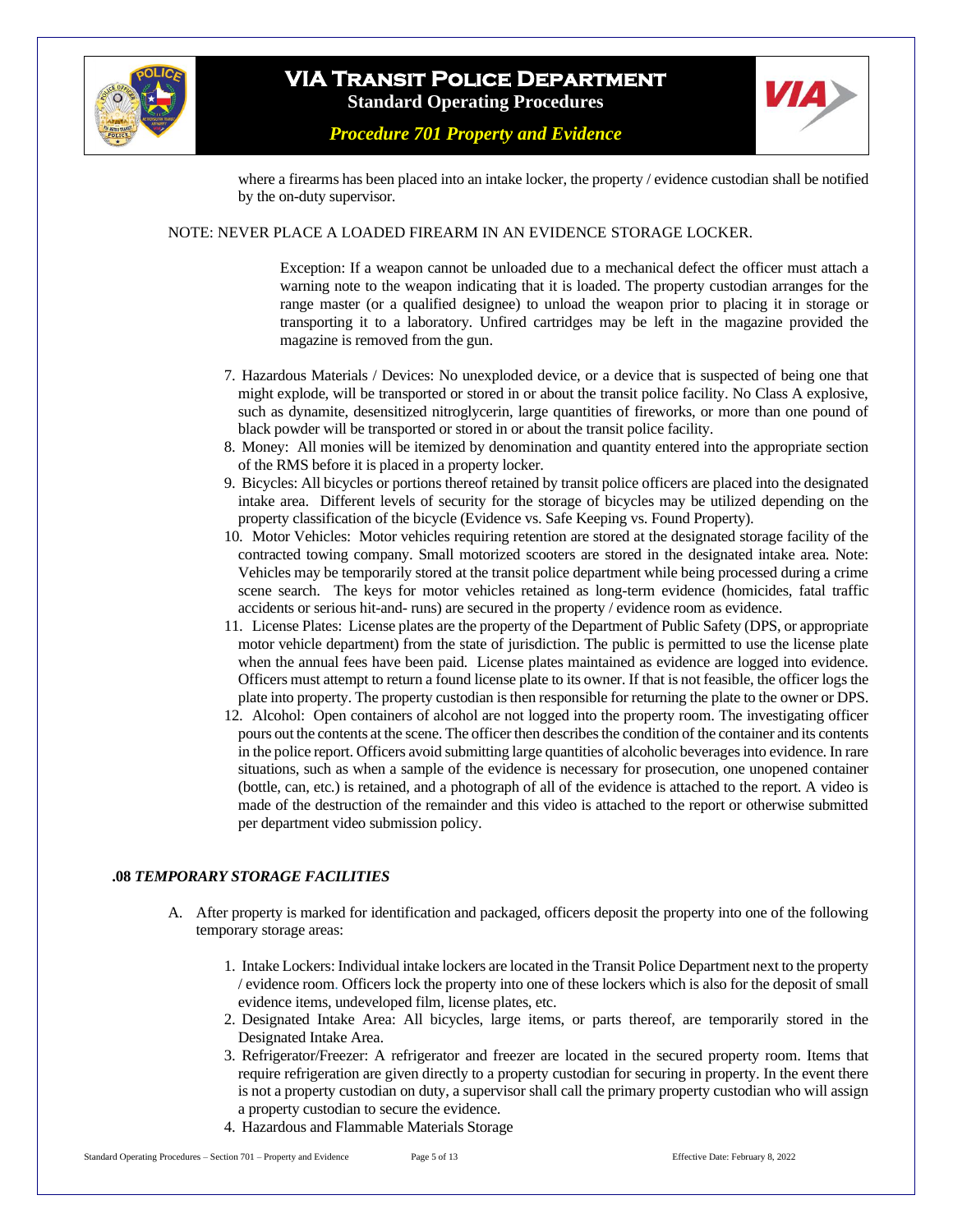



*Procedure 701 Property and Evidence*

- a. Hazardous Materials may be stored, on a case by case basis, based on the evidentiary value of the material. In cases where the material is deemed as viable evidence for a case, the primary property custodian will take precautions to store the materials in a manner which is safe to the general public, as well as the employees of the Transit Police Department, while still protecting the evidentiary value and integrity of the materials.
- b. Fireworks are not stored, but instead photographed. Officers destroy all confiscated fireworks by drowning and physical destruction and, when possible, in view of a video recording device.

#### **.09** *PROPERTY ROOM COLLECTION, INVENTORY & STORAGE*

- A. Property Collection
	- 1. On a daily basis, the property custodian or alternate inspects all temporary storage lockers, bins, and annexes to remove and process all property items.
	- 2. The property custodian or alternate also completes the following:
		- a. Assigns a bar code label to each property item submitted,
		- b. Makes the appropriate entries into the automated property system,
		- c. Stores each item in the approved locations,
		- d. Arranges for transportation to the laboratory for examination as required, and
		- e. Arranges for destruction, release to owner, or other authorized disposition as appropriate.
	- 3.If the label makers are not functioning correctly, the officer shall write the case number and item number on the outside of the package and notify the on-duty supervisor.

#### B. Property Inventory

- 1. The property custodian accounts for every item submitted into the property system. This process begins after initial intake.
	- a. The property custodian or alternate compares items listed in the automated system with those actually found in temporary storage. If any item is missing, the property custodian immediately notifies the submitting officer and on-duty supervisor. The submitting officer and/or the supervisor then corrects the discrepancy.
	- b. If the property custodian cannot find a missing item(s), he/she enters the item into the "Unable to Locate" (UTL) file and notifies the Chief of Transit Police via email, explaining the circumstances surrounding the missing property. The primary custodian forwards a copy of the email to the employee's supervisor. Property connected to the case will not be processed until the missing material is found or the discrepancy has been corrected.
- C. Improperly Submitted Property "Right of Refusal"
	- 1. Officers submit every item into property in a safe and thorough manner consistent with these guidelines and policy.
		- a. The property custodian has the authority to refuse acceptance of any property item submitted in an unsafe, incomplete, or otherwise improper manner as defined in this procedure.
		- b. Property room personnel SHALL NOT accept any money, jewelry, or controlled substances if the seal, envelope, packaging, or container has been opened, tampered with, or otherwise improperly submitted.
		- c. The property custodian immediately notifies the submitting officer's supervisor, who follows up with the submitting officer.
		- d. All personnel shall immediately correct a breach in safety protocol.

#### D. Property Storage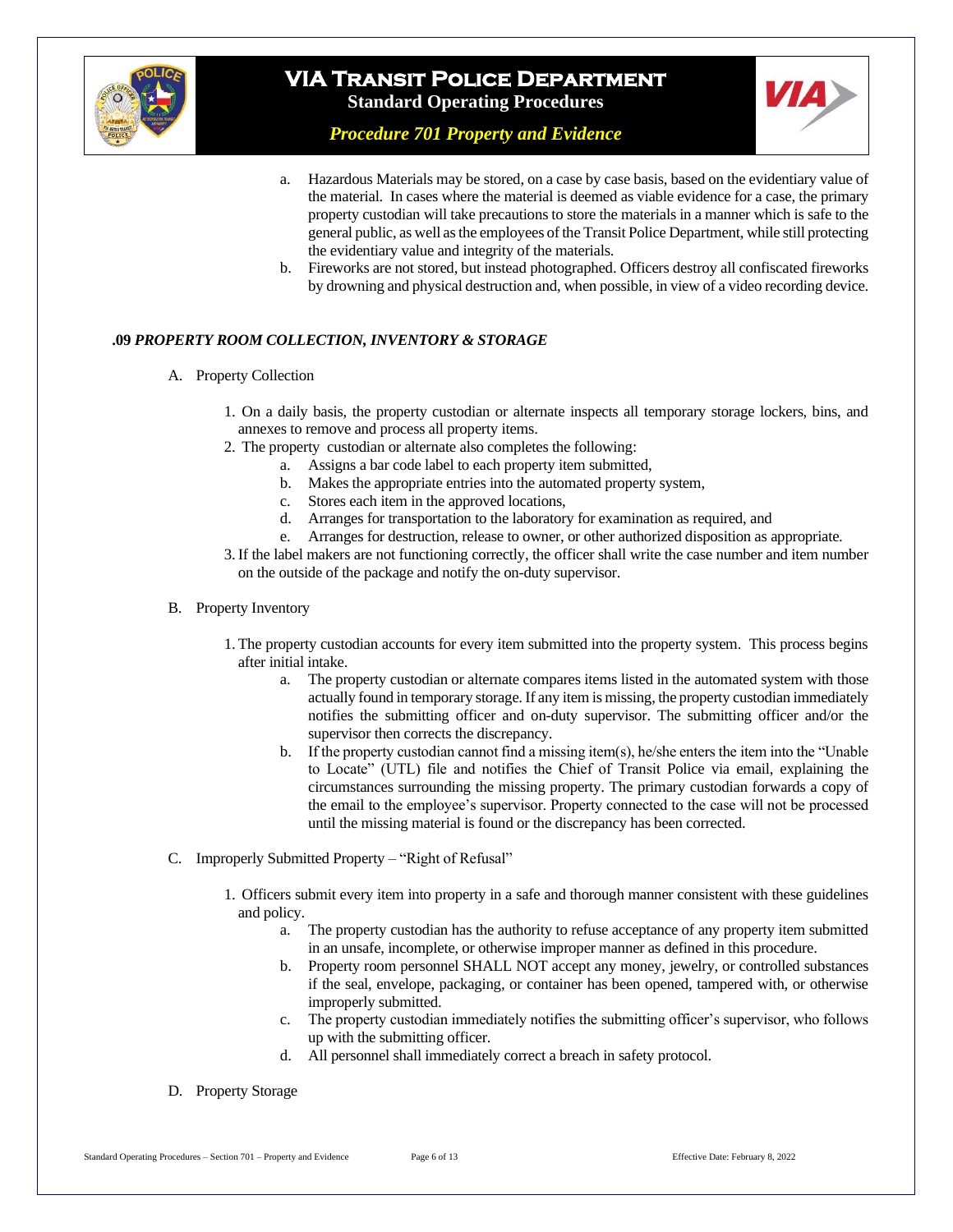



*Procedure 701 Property and Evidence*

The following types of property and evidence are stored separately and according to the listed guidelines. Other miscellaneous types of property may be stored separately as the property custodian determines.

- 1. Firearms
	- a. The property custodian stores all firearms in containers (boxes) specifically designed for handgun, rifle, and/or shotgun. Exceptions can be made for those weapons, which, due to size or other considerations, are not compatible for storage in such containers.
	- b. The property custodian segregates all firearms from other types of property retained. All firearms, REGARDLESS OF PROPERTY CLASSIFICATION, are stored in the weapons safe or designated storage vessel, inside the property room. The safe remains locked at all times unless property is being stored, removed, inventoried, or inspected. NEVER store ammunition with firearms. All ammunition is stored in the ammunition bin or designated storage vessel.
- 2. Controlled Substances
	- a. The property custodian segregates all drugs and narcotics from other types of property retained. All controlled substances, REGARDLESS OF PROPERTY CLASSIFICATION, are stored in the narcotics safe or designated storage vessel, inside the property room. The safe or vessel remains locked at all times unless property is being stored, removed, inventoried, or inspected.
	- b. Officers count, verify, test, and weigh controlled substances (or suspected controlled substances) prior to sealing them in containers or bags.
	- c. Property custodian only opens sealed containers to facilitate the transportation and/or destruction of the item.
- 3. Money
	- a. The entering officer segregates monies during intake. The property custodian verifies that the monies are segregated from other property items submitted. The property custodian or alternate will then determine if the monies will be stored as evidence or property.
	- b. When the money itself is evidence, subject to forfeiture (drugs), or examination, it remains in the safe until the CID supervisor clears it for deposit.
	- c. The property custodian opens sealed containers only to release the money to its rightful owner or to transfer the money to a financial institution, if applicable. At least one other police employee is present when opening any money envelope.
	- d. The property custodian secures negotiable stocks, bonds, or bank securities in the safe with other money items. He/she assigns no value to the securities for purposes of showing a recovery value.
- 4. Homicides
	- a. The property custodian stores all items of evidence associated with a given homicide case together, unless that evidence requires storage elsewhere for additional security, safety, or preservation measures.
	- b. Property associated with all homicide cases remain segregated from other types of property retained by the Department.
- 5. Hazardous Materials
	- a. Hazardous Materials may be stored, on a case by case basis, based on the evidentiary value of the material. In cases where the material is deemed as viable evidence for a case, the primary property custodian will take precautions to store the materials in a manner which is safe to the general public, as well as the employees of the Transit Police Department, while still protecting the evidentiary value and integrity of the materials.
- 6. Photographs
	- a. All digital photographs are uploaded to the automated property system or printed and stored the case file.
- 7. Property Management. Nothing in this procedure prevents the property custodian from organizing property as deemed necessary for the efficient operation of the property function.
- E. Computer Entries: Computerized Property System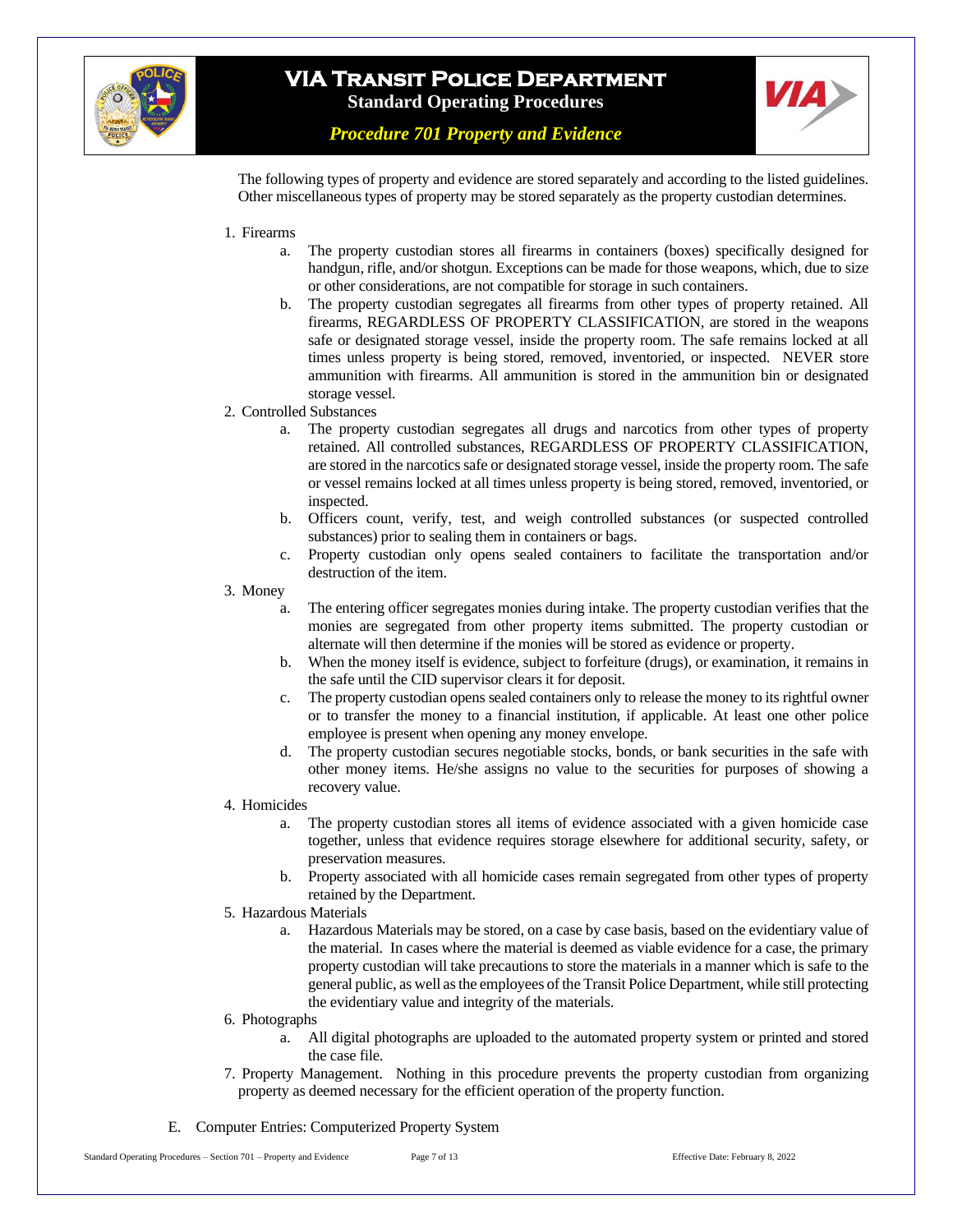



*Procedure 701 Property and Evidence*

- 1. The submitting officer initially enters all property entries in to the automated property system and completes the following information:
	- a. Classification of property
	- b. Type/description of property
	- c. Quantity
	- d. Case number
	- e. Tag number
	- f. Item number
	- g. Officer submitting property
	- h. Location property stored
	- i. Chain of evidence / status tracking
	- j. UCR code
	- k. Article, Brand, Make, Model, Serial number if applicable

#### F. Disposition of Property

- 1. The property custodian updates the status of all property retained in inventory as necessary.
- 2. The property custodian maintains a complete electronic file on each piece of property in the automated property system.
- 3. TCIC / NCIC
	- a. Upon request, dispatch personnel check property items with serial numbers in the TCIC/NCIC system.
	- b. In all cases when releasing a firearm, property custodians conduct a criminal history check of the person receiving the weapon. This establishes whether restrictions exist that prevent the release of the firearm to that individual. Additionally, property custodians request a "stolen" check through TCIC/NCIC to confirm the status of the firearm.
	- c. AMMUNITION WILL NOT BE RELEASED WITH A FIREARM REGARDLESS OF STATUS UNLESS OTHERWISE ORDERED BY A COURT OF LAW.
- G. Electronically stored Evidence (TBP 12.08)
	- 1. Video/audio recordings captured by in-car camera and/or body camera (or any other audio/visual camera source) that is determined to be evidence in a criminal case will be stored on the secure police department server.
	- 2. Only authorized personnel, as assigned by the Chief of Transit Police, will have access to these recordings.

#### **.10** *PROPERTY AND EVIDENCE RELEASE GUIDELINES*

- A. Persons Authorized to Release Property
	- 1. The following persons may authorize the release of property under the provisions of this procedure:
		- a. The assigned investigator, or the investigator's supervisor,
		- b. The Chief of Transit Police,
		- c. A magistrate,
		- d. The district attorney's office
		- e. In cases of found property and property impounded for safekeeping, the property custodian.
- B. Release Authority

1. A court order is required for the release or disposal of property seized pursuant to a search warrant as well as for any property the ownership of which is contested.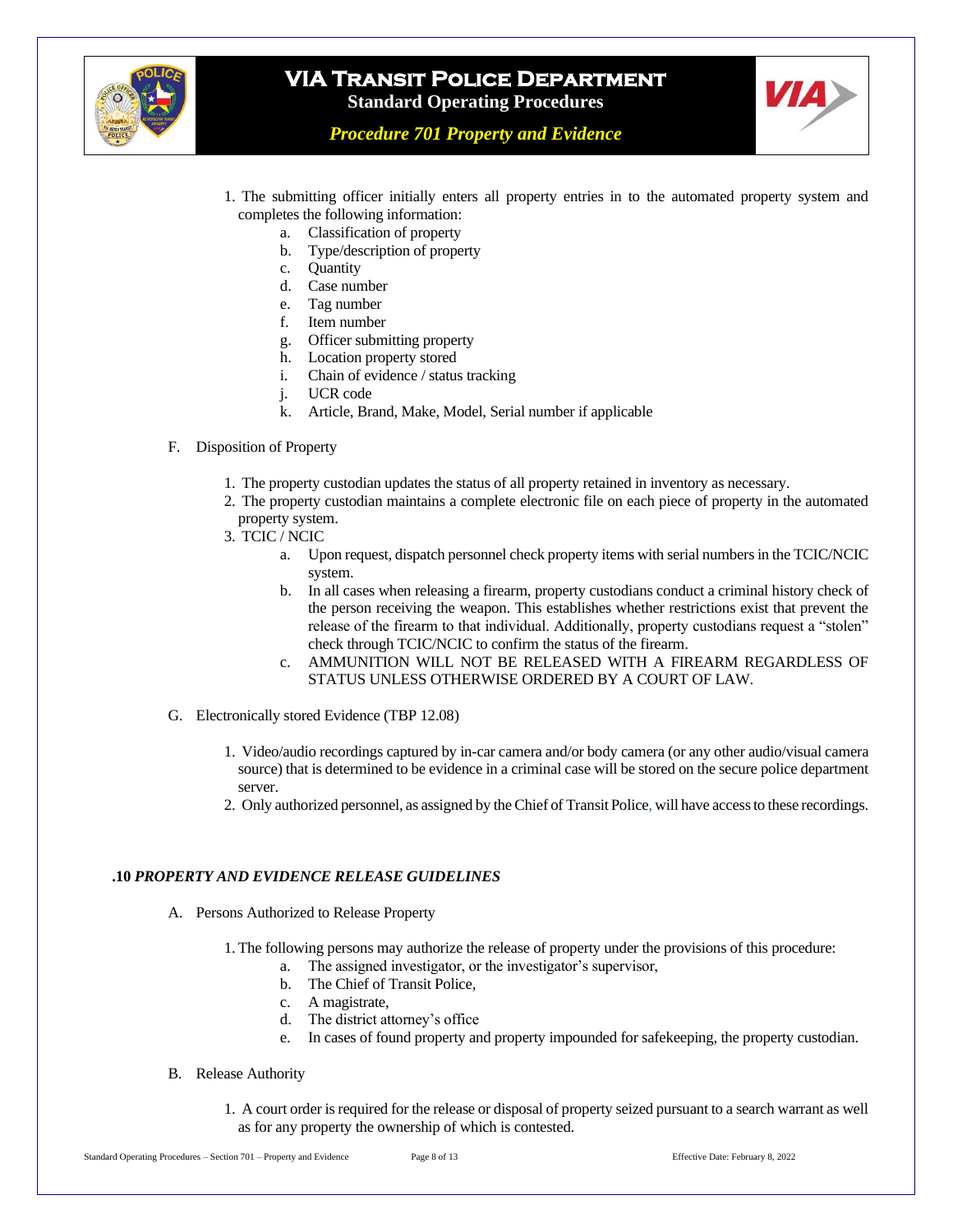



*Procedure 701 Property and Evidence*

- 2. Court action involving all suspects must be final and the district attorney's Office must approve the release.
- 3. All evidence or property collected in homicide cases is stored until the death of the defendant(s) or 99 years from the date of the incident.
- 4. Upon the CID supervisor's approval, the property custodian disposes of property on no-lead cases after the statute of limitations is past.
- 5. The assigned Investigator approves of evidence destruction on no-lead misdemeanor cases after one year from the commission of the offense or earlier if that Investigator can justify otherwise.
- 6. The property custodian retains any property requested for civil litigation until its release is approved by the CID supervisor. The CID supervisor or the Chief of Transit Police contacts the VIA Legal department prior to disposal of property cases where the organization is party to civil litigation.
- C. Disposition Instructions (non-evidence)
	- 1. Found Property
		- a. The investigating officer attempts to determine and contact the owner(s) of found property. Officers call that person instructing them to contact the property custodian to schedule an appointment and claim their property.
		- b. The owner has 90 days to establish ownership and claim the property.
		- c. Pursuant to Code of Criminal Procedure Art. 18.17, any found property having a value of \$500 or more and the owner is unknown will be advertised as "found" in a newspaper of general circulation prior to destruction.
		- d. The property custodian processes all unclaimed property for disposal, or transfer for departmental use.
	- 2. Safekeeping
		- a. The property custodian returns property held for safekeeping upon the request of the legal owner or by legal mandate. The property custodian disposes of unclaimed property after 90 days.
		- b. Prior to release of firearms, the property custodian requests a criminal history check on the owner or person who intends to pick up the weapon.
		- c. The CID supervisor determines the disposition on firearms if the owner is not legally entitled to the weapon or is prohibited from possessing a weapon.
		- d. The property custodian requests a TCIC/NCIC "stolen" check on the firearm prior to release.
			- i. If the firearm is stolen, an attempt is made to return it to the rightful owner.
			- ii. If the owner cannot be found, the weapon is destroyed per court order.
		- e. When releasing a weapon to the owner, the owner presents a photo ID and provides proof of ownership, if requested. The owner must sign the property release form.
		- f. AMMUNITION WILL NOT BE RELEASED WITH A FIREARM REGARDLESS OF STATUS UNLESS OTHERWISE ORDERED BY A COURT OF LAW.
		- g. All other types of property held for safekeeping are returned to the owner as soon as possible.
- D. Non-Essential Property/Evidence:
	- 1. With the concurrence of the district attorney, property that is not essential to a prosecution or future prosecution is released to the owner as follows:
		- a. Property that has no market or investigative value as determined by the Investigator may be destroyed upon completion of the investigation. Examples include, e.g., glass fragments, or a mutilated bullet not suitable for comparison purposes.
		- b. Property held as evidence but not introduced during the trial is released to the owner upon receipt of a court disposition, provided the prescribed time for appeal has elapsed.
		- c. In all cases, the person who receives the property must present a photo ID and sign the property receipt. Exceptions can be made by the property custodian when the person who receives the property may be positively identified by other means.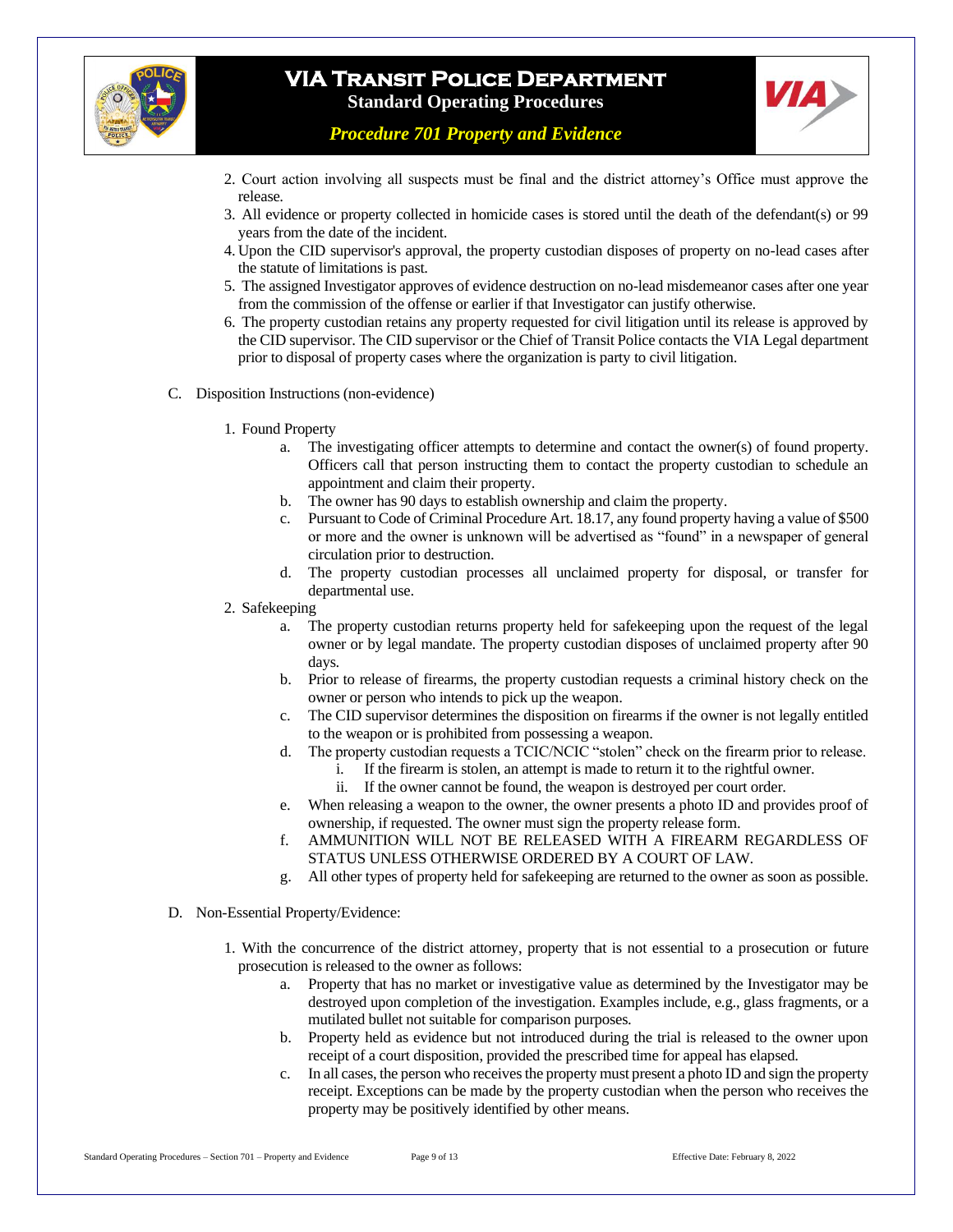



*Procedure 701 Property and Evidence*

- d. Persons picking up property on behalf of the property owner must present official paperwork authorizing them to do so. (I.E. – Death certificate, notarized letter from owner, etc.)
- E. Court Releases Left of here 04-15-2019

There are times when a court will request property for trial or other purposes. When this occurs, the following steps shall be taken.

- 1. Officers needing evidence or property for court presentation must notify the on-duty supervisor, who will then notify a property custodian of the request.
- 2. The property custodian or alternate will then print up a release form for the requesting officer, and then upon releasing it to the requesting officer, the property custodian or alternate will update the automated property system to indicate that the property has been released to the requesting officer as per the directive of the court.
- 3. The form indicates "temporary release" for court as is retained by the property custodian.
- 4. Should the court request temporary storage of the item under their care, custody, and control, the officer will notify the on-duty supervisor and a property custodian, who will then indicate that in the chain of custody / status tracking section of the automated tracking system.
- 5. The officer *shall* create a supplemental report to the primary report indicating such.
- 6. In all cases, the person receiving the property must present a photo ID and sign the property receipt, when applicable.
- 7. Upon return from court, the requesting officer will return the property / evidence back to the property custodian or alternate. In the event the property custodian or alternate is not available, the officer will notify the on-duty supervisor and re-secure the property / evidence in an intake locker, completing a supplement to indicate which intake locker the requesting officer re-secured the item.

#### **.11** *DISPOSAL GUIDELINES* (TBP: 12.05)

- A. Disposal of items held in the property room is made in a manner authorized by statute and as provided in policy.
- B. The property custodian disposes of no property item until receiving a release authorization from the assigned detective, CID supervisor, a court order, a written request from the district attorney's office, or when the case to which the item is attached has been completely adjudicated and it no longer holds any evidentiary value.
- C. Upon receipt of a court order, the property custodian disposes of property in the manner indicated in that order.
- D. Property to be destroyed is disposed of in the following ways:
	- 1. Property of little or no auction value is disposed of in an appropriate trash receptacle except as otherwise directed below:
		- a. Papers of a sensitive nature will be shredded.
		- b. The contents of open alcoholic beverage containers are poured down the drain before the container is disposed of in the trash.
		- c. Property of value (except firearms, money, ammunition, controlled substances, and hazardous materials) is held and a letter will be sent to the owner of the item, specifying they will need to contact the department to assert their claim over the said item. If the owner does not claim the item within ninety days from the date of notice, the items will be considered "abandoned" and destroyed in accordance with state law guidelines.
		- d. Handguns and assault weapons may be destroyed upon identifying that the case is closed, and a court order has been signed allowing for the destruction of the firearms.
			- i. When authorized to destroy the firearm, the property custodian or alternate will destroy the firearm in a manner that renders the firearm permanently inoperable.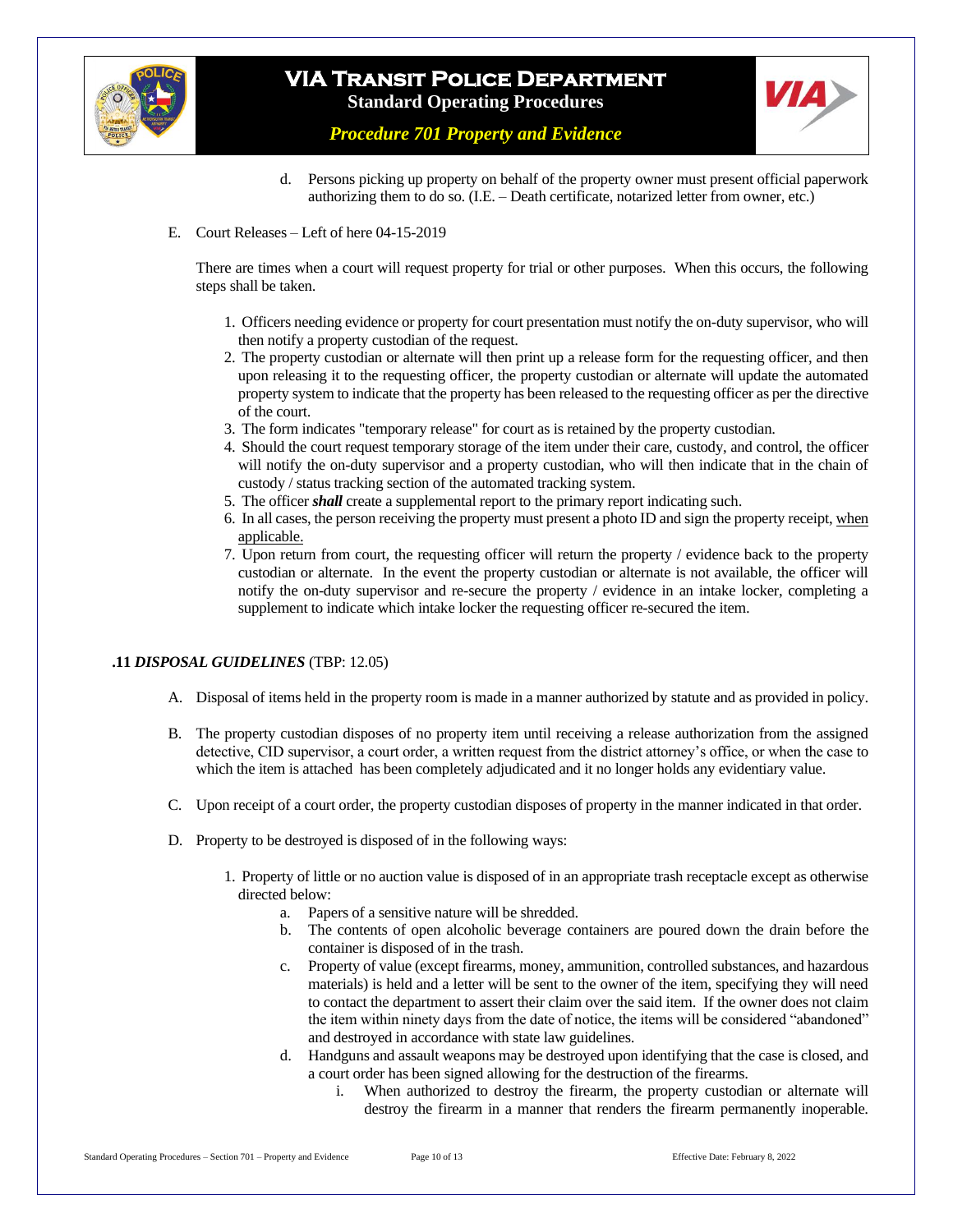



*Procedure 701 Property and Evidence*

Examples of this are grinding down the firearm completely or cutting it in a manner that renders it inoperable. The parts will then be disposed of as waste metal.

- e. Ammunition is disposed of through pre-approved, designated agencies or in a manner which safely renders the ammunition as inoperable.
- f. Controlled substances are incinerated in an authorized incinerator.
- g. Hazardous materials are disposed of through an authorized, pre-approved hazardous waste disposal firm, or by incineration, if safe to destroy in this manner.
- h. Knives, clubs, BB or pellet guns, or other dangerous weapons are destroyed in the same manner as firearms, by breaking them to a point where they are rendered inoperable.
- i. All unclaimed money is stored in the property room, until such time as it may be stored in a designated account, at the discretion of the property custodian, with the approval of the Chief of Transit Police.
- 2. Disposition of Firearms

All firearms will be destroyed unless released to their rightful owner.

Destruction process for firearms is as follows:

- a. The property custodian ensures the recording of the make, model, serial number, and involved case report number in the property management computer system.
- b. The property custodian destroys firearms authorized for disposal as necessary to conserve space and security of the weapon(s).
- c. All firearms are inventoried prior to destruction.
- d. The property custodian updates the new status on all related documents and computer files.
- e. The property custodian, accompanied by an armed police officer and (if possible) a community volunteer, transports the firearms to a destruction facility. The property custodian, officer, and volunteer witness the destruction of each weapon and sign a certificate certifying the destruction.
- f. The property custodian retains all written documentation of destruction transactions.
- 3. Destruction of Ammunition
	- a. Disposal
		- i. The property custodian, with input from the range master has final discretion on the means of ammunition destruction.
		- ii. If the ammunition can be safely fired from a weapon, the ammunition may be disposed of in this manner at a range where it is safe to do so.
		- iii. Upon destruction of the ammunition, the property custodian or alternate will indicate the ammunition as "destroyed" in the automated tracking system, and must indicate an officer who witnessed the destruction.
- 4. Destruction of Narcotics/Controlled Substances
	- a. The property custodian destroys controlled substances and narcotic paraphernalia in accordance with state law and TAPEIT guidelines.
	- b. If a controlled substance is evidence in a criminal case filed with the district attorney, destruction may not take place until the case is disposed of *or* authority for disposal is given by the prosecutor assigned to the court. This authorization may be verbal and noted on the request-for-disposal form. Other controlled substances may be disposed of summarily by the department, when legally able to do so.
	- c. Items to be destroyed are pulled from their storage locations and placed in boxes labeled "To Be Destroyed." Upon placing these items in the "To Be Destroyed" box, the evidence custodian or alternate will indicate this change in item location in the automated tracking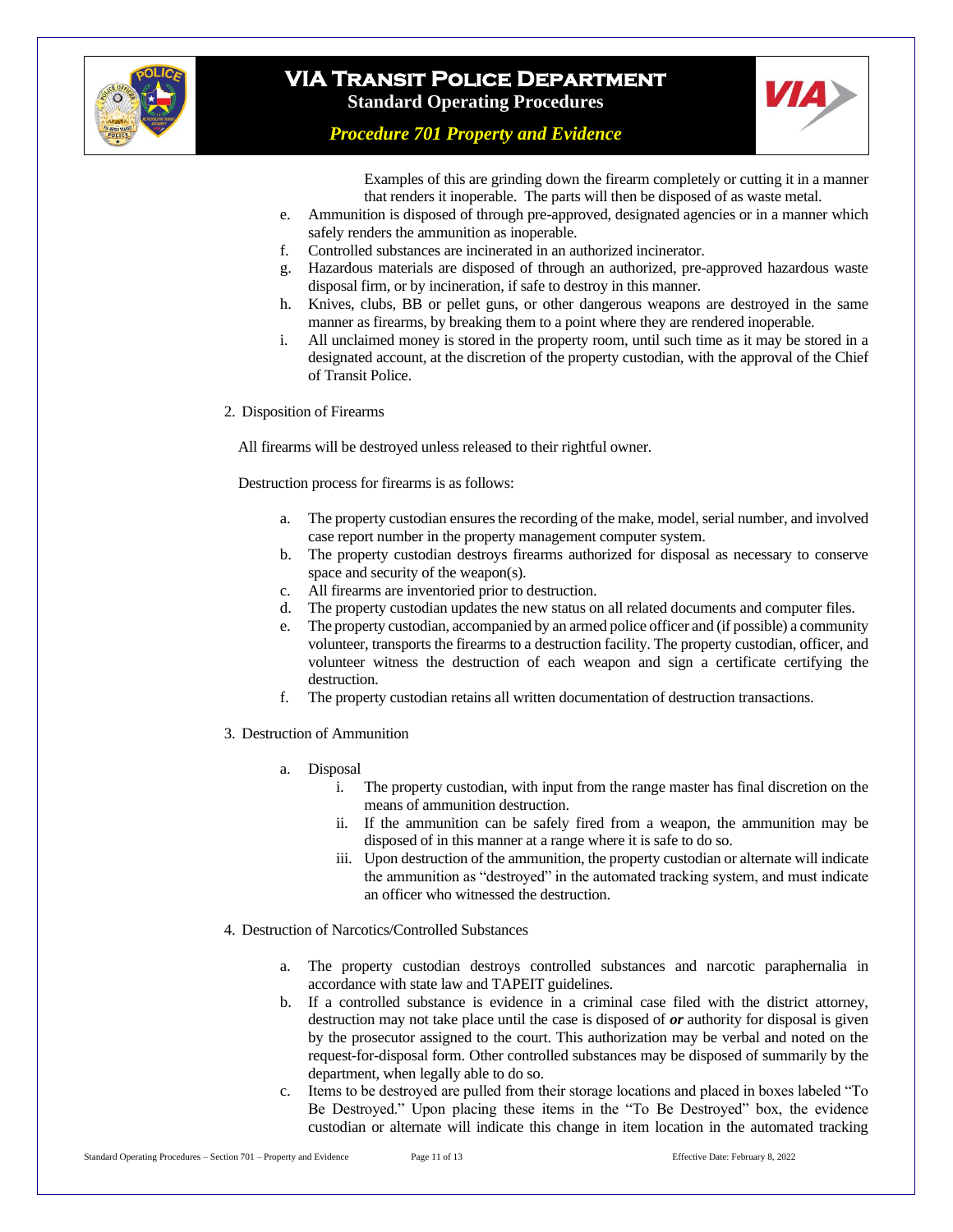



*Procedure 701 Property and Evidence*

system. If the items be will destroyed with the box included, then each box is sealed, labeled, and numbered.

- d. The property custodian prepares a list of applicable case numbers for each box and attaches a copy of the related property reports.
- e. The property custodian sets an appointment for disposal (example: crush, incineration, discard, etc.....) and obtains the necessary permits in advance, if needed. In the event
- f. Another VIA Transit Police Officer, preferably an alternate property custodian or supervisor, will witness the destruction of the items. If a VIA Transit Police Officer, alternate property custodian, or supervisor is not available, an officer from another agency may be used as a witness, with that officer's name and agency indicated in the automated tracking system as a witness to the destruction.
- 5. Disposal of Hazardous Materials: The disposal of hazardous materials falls under several state and federal statutes. In practice, most disposals are regulated by law. Whenever questions arise regarding the proper procedures for waste disposal, the property custodian may consult with the fire department in the jurisdiction where the property will be destroyed for direction and assistance with disposal efforts.

#### **.12** *INSPECTIONS* (TBP: 12.07)

For purposes of this procedure, an inspection is defined as a brief, informal, usually unannounced review of procedures, records, or facilities to ensure adherence to policy and established protocol.

- A. The Chief of Transit Police, or his designee, appoints an individual to conduct an inspection of the property room at least every six months and forwards a report of the inspection to the Chief of Transit Police, with a copy to the primary evidence custodian.
- B. The inspection should concentrate on how the policies, procedures, and practices are followed. This inspection should be conducted by a supervisor or another officer not involved in the operation of the property room. The person inspecting the property room should become familiar with property room policies and determine if these policies are being followed. The inspection should include inspection of the security of the property room, the proper use of the sign-in log, the proper and up-to-date processing of property; both intake and disposal, the cleanliness and orderliness of the property room, and any unusual circumstances. The inspection will also require the property custodian to find a minimum of five items randomly selected from the property log by the person inspecting, to include at least one weapon, one drug and one money item.
- C. The Chief of Transit Police may personally conduct frequent unscheduled; unannounced inspections / assessments of the property room and property function or assign someone for these inspections, as deemed appropriate. Documentation of these inspections / assessments reflects the date and results of that inspection.

#### **.13** *PROPERTY INVENTORIES* (TBP: 12.08)

- A. It is the policy of the Transit Police Department to receive and safely store evidence, found property and property for safekeeping; and to restore the property to the rightful owner, or otherwise lawfully dispose of the property in a timely fashion. The department uses the inspection and inventory process to ensure the integrity of this policy.
- B. For purposes of this procedure, an inventory is defined as a physical inspection and verification of the location of a property item maintained by the department against the agency's records.
	- 1. A complete inventory is conducted (1) at least once a year, (2) anytime a personnel change is made in the property room, or (3) when requested by the CID supervisor.
		- a. The CID supervisor will assign an officer not connected to the operation of the property room to assist and observe the inventory. The property custodian will conduct the inventory with the assistance of the assigned individual.